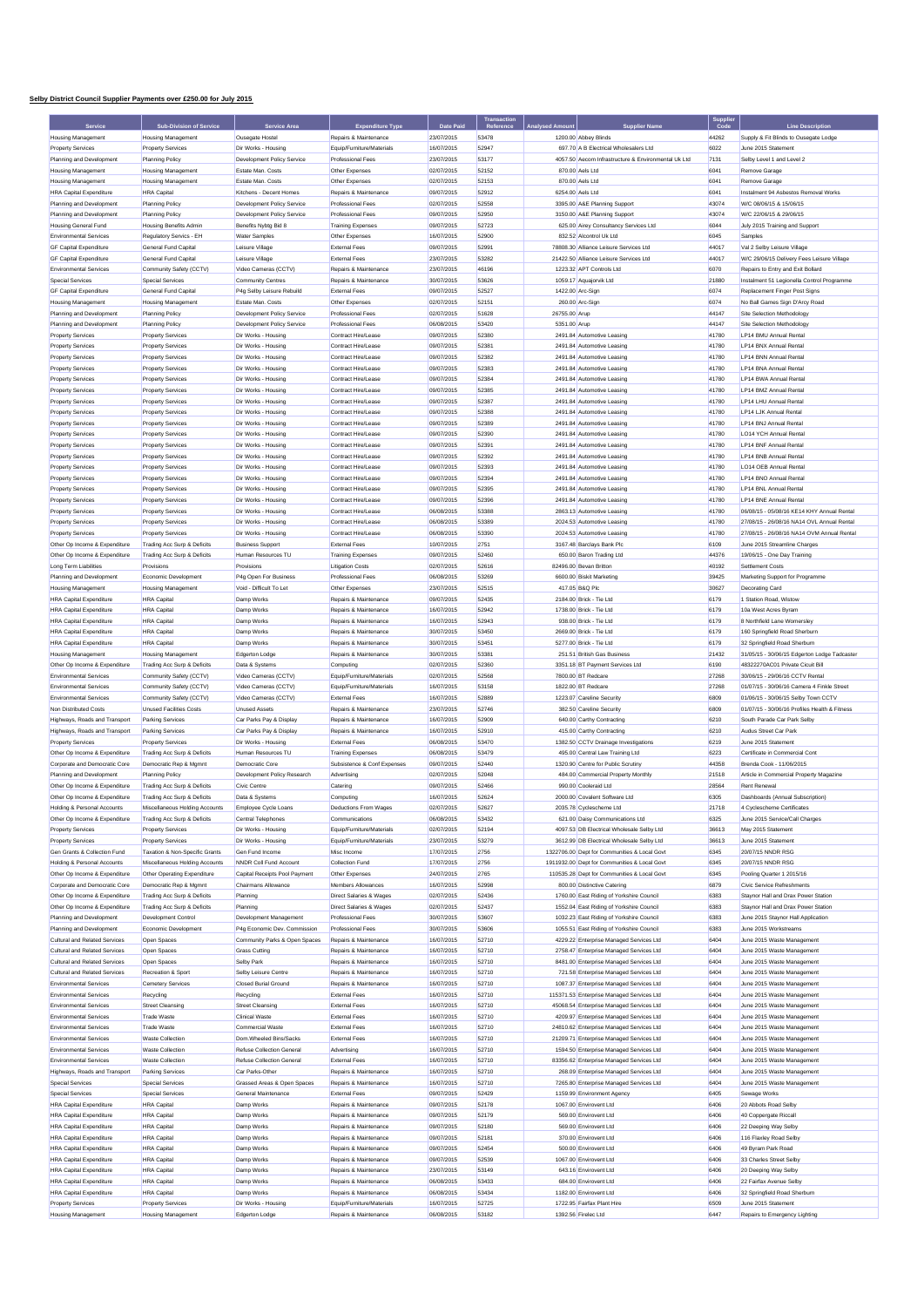| <b>Environmental Services</b>                             | Miscellaneous Holding Accounts                | Elections Holding Account                             | Collection Fund - General                     | 02/07/2015               | 52659          |                           | 255.00 Follifoot Village Hall Committee             | 44448         | Hire of Hall for Elections                                      |
|-----------------------------------------------------------|-----------------------------------------------|-------------------------------------------------------|-----------------------------------------------|--------------------------|----------------|---------------------------|-----------------------------------------------------|---------------|-----------------------------------------------------------------|
|                                                           | Regulatory Servics - EH                       | Licences-Other                                        | <b>External Fees</b>                          | 09/07/2015               | 52471          |                           | 360.98 Forest House Vets Ltd                        | 6457          | Visit on 19/06/2015                                             |
| <b>Environmental Services</b>                             | Regulatory Servics - EH                       | Licences-Other                                        | <b>External Fees</b>                          | 23/07/2015               | 52962          |                           | 307.76 Forest House Vets Ltd                        | 6457          | June 2015 Equine Visit                                          |
| <b>GF Capital Expenditure</b>                             | <b>General Fund Capital</b>                   | <b>Burn Airfield</b>                                  | Repairs & Maintenance                         | 10/07/2015               | 2744           |                           | 1531477 88 Freeths Client Account                   | 44352         | Burn Airfield - Purchase of Land                                |
| <b>Environmental Services</b>                             | Recycling                                     | Recycling                                             | <b>External Fees</b>                          | 23/07/2015               | 52941          |                           | 2673.44 Friendship Estates Ltd                      | 6464          | June 2015 Greenwaste                                            |
| Planning and Development                                  | <b>Planning Policy</b>                        | Development Policy Service                            | <b>Professional Fees</b>                      | 16/07/2015               | 52623          | 14693.00 GI Hearn Ltd     |                                                     | 44148         | Strategic Housing Market Assessment                             |
| <b>Housing General Fund</b>                               | <b>Housing Strategy</b>                       | NY Regional Strategy Officer                          | Other Expenses                                | 02/07/2015               | 52556          |                           | 10150.00 Hambleton District Council                 | 6517          | 2015/16 NYRH Enabling Programme                                 |
| <b>Housing General Fund</b>                               | Homelessness                                  | <b>Homeless Persons</b>                               | Other Expenses                                | 23/07/2015               | 53460          |                           | 500.00 Harlequin Property Services                  | 6530          | Personal Information                                            |
|                                                           | Trading Acc Surp & Deficits                   | Human Resources TU                                    | <b>Training Expenses</b>                      |                          | 53461          | 500.00 Hatas              |                                                     | 36409         |                                                                 |
| Other Op Income & Expenditure                             |                                               |                                                       |                                               | 23/07/2015               |                |                           |                                                     |               | Lone Working & Personal Training                                |
| <b>Environmental Services</b>                             | Regulatory Servics - EH                       | <b>Public Conveniences</b>                            | <b>External Fees</b>                          | 16/07/2015               | 52553          | 18000.00 Healthmatic Ltd  |                                                     | 6545          | Sherburn Public Toilet Removal                                  |
| <b>Environmental Services</b>                             | Regulatory Servics - EH                       | Public Conveniences                                   | <b>External Fees</b>                          | 23/07/2015               | 52925          | 3651 66 Healthmatic Ltd   |                                                     | 6545          | 01/08/15 - 31/08/15 Toilet Maintenance                          |
| <b>Housing Management</b>                                 | <b>Housing Management</b>                     | Central Heating-Gas                                   | Repairs & Maintenance                         | 09/07/2015               | 52973          | 32180.22 Help-Link Uk Ltd |                                                     | 21887         | Instal 63 Gas Contract 2014-2017                                |
| <b>HRA Capital Expenditure</b>                            | <b>HRA</b> Capital                            | <b>Central Heating Systems</b>                        | Repairs & Maintenance                         | 09/07/2015               | 52973          | 34098.05 Help-Link Uk Ltd |                                                     | 21887         | Instal 63 Gas Contract 2014-2018                                |
| <b>Property Services</b>                                  | <b>Property Services</b>                      | Dir Works - Housing                                   | <b>External Fees</b>                          | 23/07/2015               | 52963          | 2924.68 Help-Link Uk Ltd  |                                                     | 21887         | 18 Greenfield Drive Brayton                                     |
| <b>Property Services</b>                                  | <b>Property Services</b>                      | Dir Works - Housing                                   | <b>External Fees</b>                          | 06/08/2015               | 53414          | 1737.39 Help-Link Uk Ltd  |                                                     | 21887         | 13 Mill Lane Stuttor                                            |
| Other Op Income & Expenditure                             | Trading Acc Surp & Deficits                   | <b>Debt Control</b>                                   | Other Expenses                                | 16/07/2015               | 53283          | 614.50 Henriksen Ltd      |                                                     | 6555          | June 2015 Commission & VAT                                      |
| <b>Holding &amp; Personal Accounts</b>                    | Control Accounts                              | Creditors Control                                     | Tax Deducted on Contract Payment              | 09/07/2015               | 52911          |                           | 5515.69 HM Revenue & Customs                        | 6590          | July 2015 CIS Deduction                                         |
| <b>Property Services</b>                                  | <b>Property Services</b>                      | Dir Works - Housing                                   | Equip/Furniture/Materials                     | 16/07/2015               | 52949          |                           | 4599.52 Howdens Joinery Ltd                         | 21474         | June 2015 Statement                                             |
| <b>Housing General Fund</b>                               | Homelessness                                  | <b>Homeless Persons</b>                               | Other Expenses                                | 09/07/2015               | 52915          | 2000.00 Idas              |                                                     | 26254         | 01/04/15 - 30/06/15 Homeless Prevention                         |
|                                                           |                                               |                                                       |                                               |                          |                |                           |                                                     |               |                                                                 |
| <b>Housing General Fund</b>                               | Homelessness                                  | <b>Homeless Persons</b>                               | Other Expenses                                | 30/07/2015               | 53552          | 2000.00 Idas              |                                                     | 26254         | 01/01/15 - 31/03/15 Homeless Prevention                         |
| Other Op Income & Expenditure                             | Trading Acc Surp & Deficits                   | Human Resources TU                                    | <b>Training Expenses</b>                      | 23/07/2015               | 53440          |                           | 362.50 Improvement Development Growth Ltd           | 44620         | IIP Development Visit - Julia Stoke                             |
| <b>GF Capital Expenditure</b>                             | <b>General Fund Capital</b>                   | ICT - Desktop Replacement Prog                        | Computing                                     | 23/07/2015               | 52923          |                           | 1605.00 Inspired Technology Services Ltd            | 39704         | 650G1 Core i5-4210 15.6 4GB/50                                  |
| <b>Housing Management</b>                                 | <b>Housing Management</b>                     | Void - Difficult To Let                               | Other Expenses                                | 30/07/2015               | 53391          |                           | 850.00 J&D Decorating and Property Maintenance      | 36796         | 111 D'Arcy Road Selby                                           |
| <b>Property Services</b>                                  | <b>Property Services</b>                      | Dir Works - Housing                                   | <b>External Fees</b>                          | 23/07/2015               | 53382          |                           | 320.00 J&D Decorating and Property Maintenance      | 36796         | 111 D'Arcy Road Selby                                           |
| <b>Property Services</b>                                  | <b>Property Services</b>                      | Dir Works - Housing                                   | Other Expenses                                | 09/07/2015               | 52516          |                           | 700.00 J&D Decorating and Property Maintenance      | 36796         | 205 New Millgate, Selby                                         |
| <b>Property Services</b>                                  | <b>Property Services</b>                      | Dir Works - Housing                                   | Equip/Furniture/Materials                     | 09/07/2015               | 52722          | 2654.60 Jewson Ltd        |                                                     | 6662          | May 2015 Statement                                              |
| <b>Property Services</b>                                  | <b>Property Services</b>                      | Dir Works - Housing                                   | Equip/Furniture/Materials                     | 23/07/2015               | 53191          | 3034.00 Jewson Ltd        |                                                     | 6662          | June 2015 Statement                                             |
| <b>Environmental Services</b>                             |                                               | Recycling                                             | <b>External Fees</b>                          | 16/07/2015               | 52726          |                           | 690.00 J & H M Dickson Ltd                          | 6348          | 3000 50x90cm WPP sack, printed                                  |
|                                                           | Recycling                                     |                                                       |                                               |                          | 52557          |                           | 500.00 Just Car Clinics Ltd.                        |               |                                                                 |
| <b>Property Services</b>                                  | <b>Property Services</b>                      | Dir Works - Housing                                   | Contract Hire/Lease                           | 02/07/2015               |                |                           |                                                     | 43983         | LP14 BMZ Van Repair                                             |
| Planning and Development                                  | Planning Policy                               | <b>Development Policy Service</b>                     | <b>Professional Fees</b>                      | 09/07/2015               | 52896          | 2481.15 Katie V Atkinson  |                                                     | 41708         | <b>Policy Support</b>                                           |
| <b>HRA Capital Expenditure</b>                            | <b>HRA</b> Capital                            | <b>External Cyclical Repairs</b>                      | Renairs & Maintenance                         | 09/07/2015               | 52913          |                           | 13772.02 Keepmoat Regeneration Limited              | 31913         | Instal 6 Pre Paint Repairs Programme                            |
| <b>HRA Capital Expenditure</b>                            | <b>HRA</b> Capital                            | <b>Electrical Rewires</b>                             | Repairs & Maintenance                         | 09/07/2015               | 52974          |                           | 24569.13 Keepmoat Regeneration Limited              | 43184         | Instal 4 Kitchen Replacement Programme                          |
| <b>HRA Capital Expenditure</b>                            | <b>HRA</b> Capital                            | Kitchens - Decent Homes                               | Renairs & Maintenance                         | 09/07/2015               | 52974          |                           | 94585.35 Keepmoat Regeneration Limited              | 43184         | Instal 4 Kitchen Renlacement Programme                          |
| Planning and Development                                  | Environmental Initiatives                     | Green Deal Scheme                                     | Other Expenses                                | 16/07/2015               | 52209          |                           | 749.80 Landmark Information Group                   | 44174         | EPCs SDC Quote DJ178                                            |
| Other Op Income & Expenditure                             | Trading Acc Surp & Deficits                   | Human Resources TU                                    | <b>Training Expenses</b>                      | 02/07/2015               | 52374          | 430.00 LGG Limited        |                                                     | 40519         | Licensing Basic Survival Guide 8/7/15                           |
| <b>Housing Management</b>                                 | <b>Housing Management</b>                     | <b>Housing Management</b>                             | Legal Fees                                    | 17/07/2015               | 2755           | 2940.00 Liberata Uk Ltd   |                                                     | 36656         | June 2015 PCOL Claims                                           |
| <b>Housing General Fund</b>                               | Homelessness                                  | <b>Homeless Persons</b>                               | Other Expenses                                | 09/07/2015               | 53014          |                           | 500.00 Personal Information                         | 44143         | Personal Information                                            |
|                                                           |                                               |                                                       |                                               |                          |                |                           |                                                     |               |                                                                 |
| Corporate and Democratic Core                             | Democratic Rep & Mgmnt                        | <b>Chairmans Allowance</b>                            | Members Allowances                            | 16/07/2015               | 53266          |                           | 500.00 Margaret Middlemiss                          | 44609         | Consort Payment                                                 |
| <b>Planning and Development</b>                           | <b>Planning Policy</b>                        | Development Policy Service                            | Professional Fees                             | 06/08/2015               | 53579          | 1837.50 Matchtech         |                                                     | 43334         | W/C 13/07/15                                                    |
| Corporate and Democratic Core                             | Corporate Management                          | <b>External Audit</b>                                 | Other Expenses                                | 09/07/2015               | 52743          | 5871.00 Mazars Lip        |                                                     | 6810          | 9th Instalment External Audit 14/15                             |
| Corporate and Democratic Core                             | Corporate Management                          | <b>External Audit</b>                                 | Other Expenses                                | 30/07/2015               | 53592          | 5871.00 Mazars Lip        |                                                     | 6810          | 10th Instalment 2014/15 External Audit                          |
| Highways, Roads and Transport                             | <b>Parking Services</b>                       | Car Parks Enforcement                                 | Repairs & Maintenance                         | 23/07/2015               | 52916          |                           | 280.88 Metric Group Ltd                             | 6815          | Inspection and Repair                                           |
| <b>Property Services</b>                                  | <b>Property Services</b>                      | Dir Works - Housing                                   | <b>External Fees</b>                          | 16/07/2015               | 52562          |                           | 1316.10 Michael Walsh (Plasterers) Ltd              | 7419          | 13 Westfield Road Eggborough                                    |
| <b>Property Services</b>                                  | <b>Property Services</b>                      | Dir Works - Housing                                   | <b>External Fees</b>                          | 16/07/2015               | 52563          |                           | 961.10 Michael Walsh (Plasterers) Ltd               | 7419          | 24 Scott Road Selby                                             |
| <b>Property Services</b>                                  | <b>Property Services</b>                      | Dir Works - Housing                                   | <b>External Fees</b>                          | 16/07/2015               | 52564          |                           | 905.80 Michael Walsh (Plasterers) Ltd               | 7419          | 5 Grange Road Tadcaster                                         |
| <b>Property Services</b>                                  | <b>Property Services</b>                      | Dir Works - Housing                                   | <b>External Fees</b>                          | 06/08/2015               | 53385          |                           | 716.20 Michael Walsh (Plasterers) Ltd               | 7419          | 31 Fostergate Selby                                             |
| <b>Property Services</b>                                  | <b>Property Services</b>                      | Dir Works - Housing                                   | Other Expenses                                | 16/07/2015               | 52565          |                           | 869.00 Michael Walsh (Plasterers) Ltd               | 7419          | 5 Meadow View Sherburn                                          |
| <b>Environmental Services</b>                             | Regulatory Servics - EH                       | <b>Public Conveniences</b>                            | <b>External Fees</b>                          | 16/07/2015               | 52561          | 1300.38 M J Backhouse     |                                                     | 6097          | June 2015 Rats In Domestic Premises                             |
|                                                           |                                               |                                                       |                                               |                          |                |                           |                                                     |               |                                                                 |
| <b>Property Services</b>                                  | <b>Property Services</b>                      | Dir Works - Housing                                   | Equip/Furniture/Materials                     | 16/07/2015               | 52948          |                           | 1013.23 MKM Building Supplies Ltd                   | 21210         | June 2015 Statement                                             |
| <b>Housing Management</b>                                 | <b>Housing Management</b>                     | Central Heating-Gas                                   | Professional Fees                             | 09/07/2015               | 52538          |                           | 699.84 Morgan Lambert Ltd                           | 6835          | Third Party Quality Audits - 18+19/06/15                        |
| <b>Housing Management</b>                                 | <b>Housing Management</b>                     | Central Heating-Gas                                   | <b>Professional Fees</b>                      | 06/08/2015               | 53426          |                           | 408.24 Morgan Lambert Ltd                           | 6835          | 10/07/15 Third Party Quality Audits                             |
| <b>Housing Management</b>                                 | <b>Housing Management</b>                     | Fencing - Planned                                     | Professional Fees                             | 02/07/2015               | 52208          |                           | 699.84 Morgan Lambert Ltd                           | 6835          | Third Party Audits                                              |
| <b>Housing Management</b>                                 | <b>Housing Management</b>                     |                                                       |                                               |                          |                |                           |                                                     |               |                                                                 |
|                                                           |                                               | Hsg.Gen.Management                                    | Professional Fees                             | 16/07/2015               | 52704          |                           | 2200.00 Mouchel Business Services Ltd               | 6839          | Annual Desktop Review of Beacons                                |
| Planning and Development                                  | Development Control                           | Development Management                                | Legal Fees                                    | 30/07/2015               | 53612          | 1500.00 Mr Alan Evans     |                                                     | 26410         | Staynor Hall Advice                                             |
| Planning and Development                                  | <b>Planning Policy</b>                        | Core Strategy Legal Challenge                         | <b>Professional Fees</b>                      | 02/07/2015               | 52537          | 4000.00 Mr Alan Evans     |                                                     | 26410         | Legal Fees                                                      |
| Special Services                                          | <b>Special Services</b>                       | Community Centres                                     | Other Expenses                                | 16/07/2015               | 52709          | 520.00 Mr C Whiteley      |                                                     | 34407         | Manor Garth to Kellington Hall                                  |
|                                                           |                                               |                                                       |                                               |                          | 53622          | 500.00 Mr I J Stead       |                                                     |               |                                                                 |
| Housing General Fund                                      | Homelessness                                  | Homeless Persons                                      | Other Expenses                                | 30/07/2015               |                |                           |                                                     | 44679         | Personal Information                                            |
| Planning and Development                                  | <b>Planning Policy</b>                        | Development Policy Service                            | <b>Professional Fees</b>                      | 23/07/2015               | 52920          |                           | 6000.00 Neil Allen Associates Ltd.                  | 44349         | Indoor and Outdoor Sports Strategy                              |
| Central Services to The Public                            | <b>Local Tax Collection</b>                   | Council Tax Collection                                | Computing                                     | 09/07/2015               | 52536          | 473.01 Neopost Ltd        |                                                     | 6867          | 25/07/2015 - 24/10/2015                                         |
| <b>HRA Capital Expenditure</b>                            | <b>HRA</b> Canital                            | <b>Central Heating Systems</b>                        | Repairs & Maintenance                         | 09/07/2015               | 52952          |                           | 583.00 Northern Gas Networks Ltd.                   | 34757         | 22h Dene Close Hensall                                          |
| Other Op Income & Expenditure                             | Trading Acc Surp & Deficits                   | Data & Systems                                        | Computing                                     | 09/07/2015               | 52467          |                           | 1740.25 Northgate Public Services Uk Ltd            | 26165         | Addacs                                                          |
| Other Op Income & Expenditure                             | Trading Acc Surp & Deficits                   | Data & Systems                                        | Computing                                     | 09/07/2015               | 52468          |                           | 911.01 Northgate Public Services Uk Ltd             | 26165         | Flat File Billing                                               |
| Corporate and Democratic Core                             | Corporate Management                          | <b>Better Together</b>                                | Other Expenses                                | 09/07/2015               | 52712          |                           | 100000.00 North Yorkshire County Council            | 6902          | 15/16 Better Together Invest to Save                            |
| Corporate and Democratic Core                             | Corporate Managemen                           | <b>Customer &amp; Community Project</b>               | Direct Salaries & Wages                       | 23/07/2015               | 52711          |                           | 2400.00 North Yorkshire County Counci               | 6902          | Community Workstream Project                                    |
| <b>Environmental Services</b>                             | <b>Trade Waste</b>                            | <b>Commercial Waste</b>                               | <b>External Fees</b>                          | 02/07/2015               | 52463          |                           | 14108.65 North Yorkshire County Council             | 6902          | Commercial Waste April 2015                                     |
| <b>Environmental Services</b>                             | <b>Trade Waste</b>                            | Commercial Waste                                      | <b>External Fees</b>                          | 30/07/2015               | 53421          |                           | 14593.85 North Yorkshire County Council             | 6902          | May 2015 Commercial Waste                                       |
| <b>GF Capital Expenditure</b>                             | General Fund Capital                          | <b>Tadcaster Bus Station</b>                          | Repairs & Maintenance                         | 16/07/2015               | 53161          |                           | 25000.00 North Yorkshire County Council             | 6902          | Tadcaster Bus Station Refurbishment                             |
|                                                           | Miscellaneous Holding Accounts                |                                                       |                                               |                          |                |                           |                                                     |               |                                                                 |
| <b>Holding &amp; Personal Accounts</b>                    |                                               | CTax Payers Coll Fund Acc                             | <b>NYCC Precept</b>                           | 17/07/2015               | 53393          |                           | 2669011.00 North Yorkshire County Council           | 32208         | 21/07/15 Precept Instalment                                     |
| Holding & Personal Accounts                               | Miscellaneous Holding Accounts                | NNDR Payers Coll Fund (Old)                           | NNDR Pool Contribution                        | 16/07/2015               | 53193          |                           | 318528.00 North Yorkshire County Council            | 32208         | 20/07/15 Retained Business Rates<br>S106 Education Contribution |
| <b>Holding &amp; Personal Accounts</b>                    | Miscellaneous Holding Accounts                | Sect 106 Educate - Dev Contrib                        | Newton Kyme PC                                | 02/07/2015               | 52738          |                           | 217536.00 North Yorkshire County Council            | 31845         |                                                                 |
| <b>Holding &amp; Personal Accounts</b>                    | Miscellaneous Holding Accounts                | Sect 106 Educate - Dev Contrib                        | South Milford Parish                          | 16/07/2015               | 53171          |                           | 98571.00 North Yorkshire County Council             | 31845         | 2011/0563/FUL Land East of Low Street                           |
| Other Op Income & Expenditure                             | Trading Acc Surp & Deficits                   | Sherburn Comm.Office                                  | Rents                                         | 09/07/2015               | 52929          |                           | 550.00 North Yorkshire County Council               | 6902          | 01/04/15 - 30/06/15 Sherburn Room Hire                          |
| Planning and Development                                  | Economic Development                          | Tour de Yorkshire                                     | Advertising                                   | 02/07/2015               | 52603          |                           | 308.00 North Yorkshire County Council               | 6902          | TdY Finish Line Banners x 5                                     |
| Holding & Personal Accounts                               | Miscellaneous Holding Accounts                | CTax Payers Coll Fund Acc                             | NYFRA Precept                                 | 17/07/2015               | 53392          |                           | 156724.00 North Yorkshire Fire & Rescue             | 32207         | 21/07/15 Precept Instalment                                     |
| <b>Holding &amp; Personal Accounts</b>                    | Miscellaneous Holding Accounts                | NNDR Payers Coll Fund (Old)                           | <b>NNDR Pool Contribution</b>                 | 16/07/2015               | 53194          |                           | 35392.00 North Yorkshire Fire & Rescue              | 32207         | 20/07/15 Retained Business Rates                                |
| Holding & Personal Accounts                               | Miscellaneous Holding Accounts                | CTax Payers Coll Fund Acc                             | <b>NYPA Precept</b>                           | 17/07/2015               | 53394          |                           | 516269.00 North Yorkshire PCC                       | 32209         | 21/07/15 Precept Instalment                                     |
| Other Op Income & Expenditure                             | Trading Acc Surp & Deficits                   | Human Resources TU                                    | <b>Training Expenses</b>                      | 09/07/2015               | 52456          |                           | 540.00 Ocean Media Group Ltd                        | 6926          | CIH Conference 2015                                             |
| Other Op Income & Expenditure                             | Trading Acc Surp & Deficits                   | Assets                                                | Communications                                | 16/07/2015               | 52550          |                           | 685.11 Orange Personal Communications Services Ltd  | 6936          | June 2015 754972123 Phone Bill                                  |
| Other Op Income & Expenditure                             | Trading Acc Surp & Deficits                   | Assets                                                | Communications                                | 16/07/2015               | 52551          |                           | 324.20 Orange Personal Communications Services Ltd  | 6936          | June 2015 97251282 Phone Bill                                   |
| Other Op Income & Expenditure                             |                                               | Assets                                                | Communications                                | 20/08/2015               | 53604          |                           | 632.89 Orange Personal Communications Services Ltd  | 6936          | July 2015 75497212 Mobile Phone Bill                            |
|                                                           | Trading Acc Surp & Deficits                   |                                                       |                                               |                          |                |                           |                                                     |               |                                                                 |
| <b>Housing Management</b>                                 | <b>Housing Management</b>                     | Asbestos Surveying                                    | Repairs & Maintenance                         | 16/07/2015               | 53173          | 1785.00 Owan Ltd          |                                                     | 6943          | June 2015 Asbestos Removal Works                                |
| <b>HRA Capital Expenditure</b>                            | <b>HRA</b> Capita                             | <b>Central Heating Systems</b>                        | Repairs & Maintenance                         | 16/07/2015               | 53173          | 1219.75 Owan Ltd          |                                                     | 6943          | June 2015 Asbestos Removal Works                                |
| <b>HRA Capital Expenditure</b>                            | <b>HRA</b> Capital                            | Pointing Works                                        | Repairs & Maintenance                         | 09/07/2015               | 52449          |                           | 341.20 Paul Harrison Building and Property Repairs  | 6531          | 22 St Wilfrids Close, Selby                                     |
| <b>HRA Capital Expenditure</b>                            | <b>HRA</b> Capital                            | <b>Pointing Works</b>                                 | Repairs & Maintenance                         | 09/07/2015               | 52450          |                           | 303.30 Paul Harrison Building and Property Repairs  | 6531          | 17 Kitchener Street, Selby                                      |
| <b>Property Services</b>                                  | <b>Property Services</b>                      | Dir Works - Housing                                   | <b>External Fees</b>                          | 09/07/2015               | 52430          |                           | 768.00 Paul Harrison Building and Property Repairs  | 6531          | 34a West Acres, Byram                                           |
| <b>Property Services</b>                                  | <b>Property Services</b>                      | Dir Works - Housing                                   | <b>External Fees</b>                          | 09/07/2015               | 52452          |                           | 284.70 Paul Harrison Building and Property Repairs  | 6531          | 2 Main Road Temple Hirst                                        |
| <b>Property Services</b>                                  | <b>Property Services</b>                      | Dir Works - Housing                                   | <b>External Fees</b>                          | 16/07/2015               | 52742          |                           | 2122.50 Paul Harrison Building and Property Repairs | 6531          | 25 Firtree Cescent Tadcaster                                    |
| <b>Property Services</b>                                  | <b>Property Services</b>                      | Dir Works - Housing                                   | <b>External Fees</b>                          | 30/07/2015               | 53436          |                           | 260.00 Paul Harrison Building and Property Repairs  | 6531          | 87 D'Arcy Road Selby                                            |
| Property Services                                         | <b>Property Services</b>                      | Dir Works - Housing                                   | <b>External Fees</b>                          | 30/07/2015               | 53437          |                           | 394.40 Paul Harrison Building and Property Repairs  | 6531          | 99 Petre Avenue Selby                                           |
|                                                           |                                               | Dir Works - Housing                                   | <b>External Fees</b>                          | 30/07/2015               | 53438          |                           |                                                     |               | 155 Abbots Road Selby                                           |
| <b>Property Services</b>                                  | <b>Property Services</b>                      |                                                       |                                               |                          |                |                           | 560.00 Paul Harrison Building and Property Repairs  | 6531          |                                                                 |
| <b>Property Services</b>                                  | <b>Property Services</b>                      | Dir Works - Housing                                   | <b>External Fees</b>                          | 30/07/2015               | 53439          |                           | 615.00 Paul Harrison Building and Property Repairs  | 6531          | 2 Stavnor Avenue Selby                                          |
| Planning and Development                                  | <b>Planning Policy</b>                        | Development Policy Service                            | Professional Fees                             | 16/07/2015               | 51732          | 3353.26 Pell Frischmann   |                                                     | 42174         | <b>Highways Assessment Study</b>                                |
| Planning and Development                                  | Development Control                           | Development Management                                | Misc Income                                   | 02/07/2015               | 52555          |                           | 575.00 Persimmon Homes Ltd                          | 44420         | 2015/0452/REM Planning Refund                                   |
| <b>Environmental Services</b>                             | Comm Safety (Safety Services)                 | <b>CS-Partner Contributions</b>                       | Other Expenses                                | 02/07/2015               | 52339          |                           | 1200.00 Pinnacle Response Ltd                       | 44080         | <b>CCTV Camera</b>                                              |
| Holding & Personal Accounts                               | <b>Control Accounts</b>                       | <b>Creditors Control</b>                              | Tax Deducted on Contract Payment              | 16/07/2015               | 53195          |                           | 840.00 PJT Property Maintenance                     | 6980          | CIS Refund for Election Work                                    |
| Holding & Personal Accounts                               | Miscellaneous Holding Accounts                | <b>Elections Holding Account</b>                      | Collection Fund - General                     | 09/07/2015               | 52525          |                           | 4200.00 PJT Property Maintenance                    | 6980          | Elections Support 05/05/15 - 12/05/15                           |
| <b>Housing Management</b>                                 | <b>Housing Management</b>                     | Fencing - Planned                                     | Repairs & Maintenance                         | 02/07/2015               | 52618          |                           | 1180.00 PJT Property Maintenance                    | 6980          | 25 Greenacres Eggborough                                        |
| <b>Housing Management</b>                                 | <b>Housing Management</b>                     | Fencing - Planned                                     | Repairs & Maintenance                         | 02/07/2015               | 52622          |                           | 885.00 PJT Property Maintenance                     | 6980          | 11 The Cloisters Hemingbrough                                   |
| <b>Housing Management</b>                                 | <b>Housing Management</b>                     | <b>Painting Dwellings</b>                             | <b>External Fees</b>                          | 02/07/2015               | 52619          |                           | 695.00 PJT Property Maintenance                     | 6980          | Hodge Lane                                                      |
|                                                           |                                               |                                                       |                                               |                          |                |                           |                                                     |               |                                                                 |
| <b>Property Services</b>                                  | <b>Property Services</b>                      | Dir Works - Housing                                   | Other Expenses                                | 02/07/2015               | 52524          |                           | 785.00 PJT Property Maintenance                     | 6980          | May Cleaning                                                    |
| <b>Property Services</b>                                  | <b>Property Services</b>                      | Dir Works - Housing                                   | <b>External Fees</b>                          | 09/07/2015               | 52583          |                           | 1394.88 Prism Medical Uk                            | 41970         | 6 The Crescent Kelfield                                         |
| <b>HRA Capital Expenditure</b><br><b>Special Services</b> | <b>HRA Capital</b><br><b>Special Services</b> | <b>Central Heating Systems</b><br>General Maintenance | Repairs & Maintenance<br><b>External Fees</b> | 09/07/2015<br>16/07/2015 | 52975<br>52599 | 377.00 R A Dalton Ltd     | 9778.67 PTS Plumbing Trade Supplies                 | 34513<br>6326 | <b>Heating Scheme 1</b><br>Laburnum Grove Treatment             |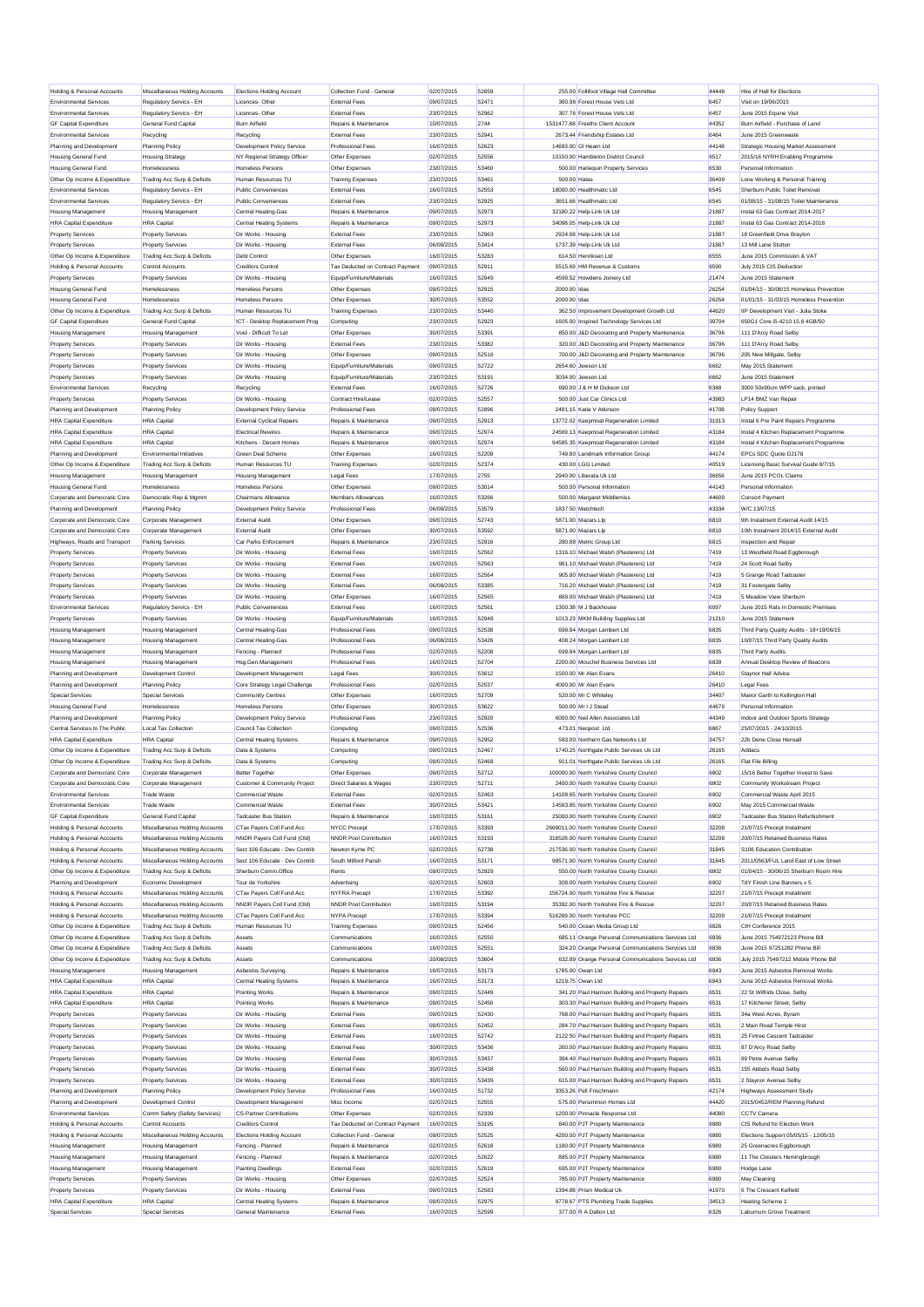| Special Services               | Special Services               | General Maintenance              | <b>External Fees</b>               | 16/07/2015 | 52600 | 315.00 R A Dalton Ltd                                | 6326  | Pond View Treatment                              |
|--------------------------------|--------------------------------|----------------------------------|------------------------------------|------------|-------|------------------------------------------------------|-------|--------------------------------------------------|
| <b>Special Services</b>        | Special Services               | General Maintenance              | <b>External Fees</b>               | 23/07/2015 | 52933 | 435.00 R A Dalton Ltd                                | 6326  | <b>Highgate Balne Treatment</b>                  |
|                                | Special Services               |                                  | Repairs & Maintenance              |            | 52545 | 340.00 R A Dalton Ltd                                |       | 8 Park Lane                                      |
| <b>Special Services</b>        |                                | <b>Pumping Stations</b>          |                                    | 09/07/2015 |       |                                                      | 6326  |                                                  |
| <b>Environmental Services</b>  | Recycling                      | Recycling                        | <b>External Fees</b>               | 09/07/2015 | 52730 | 295.00 Red Dog Imaging                               | 44247 | Bin Stickers As Per Quote                        |
| <b>Housing General Fund</b>    | <b>Homelessness</b>            | Mediation / Youth Councelling    | Other Expenses                     | 30/07/2015 | 53588 | 2000.00 Relate Mid-Yorkshire                         | 34619 | Financial Support for Relate Mid Yorks           |
| <b>Environmental Services</b>  | Regulatory Servics - EH        | Taxi & Hire Licences             | <b>Running Costs</b>               | 09/07/2015 | 52717 | 630.00 Reynolds of Selby                             | 7062  | June 2015 18 Taxi Tests Carried Out              |
| Central Services to The Public | Elections                      | Flections                        | Printing/Stationery/Gen Exps       | 23/07/2015 | 53178 | 420.00 Richard Jemison Photographer Ltd              | 44550 | Professional Services Carried Out                |
| Other On Income & Expenditure  | Trading Acc Surp & Deficits    | AS Management Team               | Printing/Stationery/Gen Exps       | 23/07/2015 | 53179 | 350.00 Richard Jemison Photographer Ltd              | 44550 | Professional Services Carried Out                |
| Other Op Income & Expenditure  | Trading Acc Surp & Deficits    | SMT & Core Support               | Printing/Stationery/Gen Exps       | 23/07/2015 | 53179 | 350.00 Richard Jemison Photographer Ltd              | 44550 | Professional Services Carried Out                |
| Planning and Development       | Economic Development           | Tour de Yorkshire                | Advertising                        | 23/07/2015 | 53178 | 400.00 Richard Jemison Photographer Ltd              | 44550 | Professional Services Carried Out                |
| Planning and Development       | <b>Planning Policy</b>         | Development Policy Service       | Professional Fees                  | 13/08/2015 | 53464 | 350.00 Riley Smith Hall                              | 7076  | Room Booking - 1st July, 6th July                |
| <b>HRA Capital Expenditure</b> | <b>HRA</b> Capital             | <b>Central Heating Systems</b>   | Repairs & Maintenance              | 16/07/2015 | 52893 | 6735.33 R N E Electrical Contractors                 | 7081  | Day to Day Electrical Works                      |
|                                |                                |                                  |                                    |            |       |                                                      |       |                                                  |
| <b>HRA Capital Expenditure</b> | <b>HRA</b> Capital             | <b>Electrical Rewires</b>        | Repairs & Maintenance              | 16/07/2015 | 52892 | 3089.63 R N E Electrical Contractors                 | 7081  | Voids Electrical Works                           |
| <b>Property Services</b>       | <b>Property Services</b>       | Dir Works - Housing              | <b>External Fees</b>               | 16/07/2015 | 52893 | 797.43 R N E Electrical Contractors                  | 7081  | Day to Day Electrical Works                      |
| Corporate and Democratic Core  | Democratic Rep & Momnt         | Democratic Core                  | Subsistence & Conf Expenses        | 09/07/2015 | 52566 | 500.00 Roger Butterfield                             | 44421 | 05/06/15 Licensing Training                      |
| Planning and Development       | Development Control            | Development Management           | Professional Fees                  | 16/07/2015 | 52749 | 450.00 Rosetta Landscape Design                      | 6987  | Review Tree Report for 2015/03                   |
| Planning and Development       | Development Control            | Development Management           | Professional Fees                  | 16/07/2015 | 52884 | 450.00 Rosetta Landscape Design                      | 6987  | Review Tree Report for 2015/05                   |
| Holding & Personal Accounts    | Miscellaneous Holding Accounts | Elections Holding Account        | Collection Fund - General          | 23/07/2015 | 52928 | 1663.00 Royal Mail Group Plc                         | 7100  | Elections Postal Vote Sorting                    |
| Other Op Income & Expenditure  | Trading Acc Surp & Deficits    | Postage Account                  | Communications                     | 16/07/2015 | 52715 | 1058.03 Royal Mail Group Plc                         | 7100  | 1st Class Post Services                          |
| Planning and Development       | Economic Development           | P4g Retail Experience            | Professional Fees                  | 30/07/2015 | 53211 | 1300.00 Ruralis                                      | 34516 | STEP & Selby Food Festival                       |
| Corporate and Democratic Core  | Corporate Management           | Corporate - GF Only              | <b>Professional Fees</b>           | 16/07/2015 | 53160 | 717.95 Ryedale District Council                      | 7105  | Finance Briefing Service                         |
| <b>Environmental Services</b>  | Recycling                      | Recycling                        | <b>External Fees</b>               | 23/07/2015 | 52931 | 3405.85 Ryedale Organics Ltd                         | 6694  | June 2015 Greenwaste                             |
| Central Services to The Public |                                |                                  |                                    |            | 2749  |                                                      |       |                                                  |
|                                | Local Tax Collection           | Council Tax Collection           | <b>External Fees</b>               | 10/07/2015 |       | 1312.18 Santander                                    | 6052  | June 2015 Council Tax Payments                   |
| <b>Housing Management</b>      | <b>Housing Management</b>      | <b>Rent Project</b>              | <b>External Fees</b>               | 10/07/2015 | 2747  | 1081.95 Santander                                    | 6052  | June 2015 House & Garage Rents                   |
| Other Op Income & Expenditure  | Trading Acc Surp & Deficits    | <b>Business Support</b>          | <b>External Fees</b>               | 10/07/2015 | 2748  | 362.57 Santander                                     | 6052  | June 2015 Internet Payments                      |
| Cultural and Related Services  | Recreation & Sport             | Rec Grounds-Sports               | Repairs & Maintenance              | 06/08/2015 | 53428 | 4606.00 Selby College                                | 7143  | 01/04/15 - 31/03/16 Denison Rd Pitch Maintenance |
| Planning and Development       | Community Development          | Community Engagement Forums      | <b>External Fees</b>               | 09/07/2015 | 52548 | 16667.00 Selby District Avs                          | 7159  | 01/04/15 - 30/09/15                              |
| Highways, Roads and Transport  | <b>Parking Services</b>        | Car Parks Pay & Display          | <b>NNDR</b>                        | 16/07/2015 | 53145 | 7128.00 Selby District Council                       | 7151  | Land Rear of Former Civic Centre                 |
| Holding & Personal Accounts    | Miscellaneous Holding Accounts | Elections Holding Account        | Collection Fund - General          | 09/07/2015 | 52927 | 960.00 Selby District Council                        | 7151  | Community Centre Hire for Elections              |
| Holding & Personal Accounts    | Miscellaneous Holding Accounts | <b>Elections Holding Account</b> | Collection Fund - General          | 16/07/2015 | 52981 | 1000.00 Selby District Council                       | 7151  | May 2015 Meeting Room Hire Civic Centre          |
| Holding & Personal Accounts    | Miscellaneous Holding Accounts | <b>Elections Holding Account</b> | Collection Fund - General          | 30/07/2015 | 53218 | 1000.00 Selby District Council                       | 7151  | Elections 2014 Room Hire                         |
| Non Distributed Costs          | <b>Unused Facilities Costs</b> | <b>Unused Assets</b>             | <b>NNDR</b>                        | 23/07/2015 | 53147 | 11020.10 Selby District Council                      | 7151  | 01/04/15 - 31/03/16 Profiles Health & Fitness    |
| <b>GF Capital Expenditure</b>  | General Fund Capital           | SDHT Loan                        | Soft Loans                         | 17/07/2015 | 2757  | 90000.00 Selby & District Housing Trust              | 43777 | St Josephs Street Loan Advance                   |
|                                |                                |                                  |                                    |            |       |                                                      |       |                                                  |
| <b>Property Services</b>       | <b>Property Services</b>       | Dir Works - Housing              | Equip/Furniture/Materials          | 16/07/2015 | 52992 | 1045.26 Selby Glass                                  | 7172  | June 2015 Statement                              |
| Other Op Income & Expenditure  | Trading Acc Surp & Deficits    | Human Resources TU               | <b>Professional Fees</b>           | 09/07/2015 | 52945 | 380.00 Selby Healthcare Ltd                          | 31239 | June 2015 OH Support                             |
| <b>Environmental Services</b>  | <b>Street Cleansing</b>        | Street Cleansing                 | <b>External Fees</b>               | 16/07/2015 | 52997 | 400.00 Taperell Environmental                        | 7303  | June 2015 Hire of Skips                          |
| <b>Property Services</b>       | <b>Property Services</b>       | Dir Works - Housing              | <b>External Fees</b>               | 16/07/2015 | 53029 | 380.00 Taperell Environmental                        | 7303  | June 2015 Hire of Skins                          |
| Holding & Personal Accounts    | Miscellaneous Holding Accounts | <b>Elections Holding Account</b> | Collection Fund - General          | 02/07/2015 | 52453 | 4000.00 Shaw & Sons Ltd                              | 7192  | <b>Ballot Boxes</b>                              |
| Holding & Personal Accounts    | Miscellaneous Holding Accounts | Elections Holding Account        | Collection Fund - General          | 09/07/2015 | 52431 | 1729.50 Shaw & Sons Ltd                              | 7192  | Presiding Off Refill + Conversion Packs          |
| Housing Management             | <b>Housing Management</b>      | Ousegate Hostel                  | Repairs & Maintenance              | 16/07/2015 | 52614 | 1586.89 Sherwood Property Building Services          | 35336 | 5 Qusenate Lodge Selby                           |
| <b>HRA Capital Expenditure</b> | <b>HRA</b> Capital             | Damp Works                       | Repairs & Maintenance              | 09/07/2015 | 52613 | 575.00 Sherwood Property Building Services           | 35336 | 10 William Jacques Drive                         |
| <b>HRA Capital Expenditure</b> | <b>HRA</b> Capital             | Damp Works                       | Repairs & Maintenance              | 16/07/2015 | 53163 | 425.00 Sherwood Property Building Services           | 35336 | 21 Charles Street Selby                          |
|                                |                                |                                  | <b>External Fees</b>               | 09/07/2015 | 52378 |                                                      | 35336 | 80 Wavell Street Selby                           |
| <b>Property Services</b>       | <b>Property Services</b>       | Dir Works - Housing              |                                    |            |       | 1900.00 Sherwood Property Building Services          |       |                                                  |
| <b>Property Services</b>       | <b>Property Services</b>       | Dir Works - Housing              | <b>External Fees</b>               | 09/07/2015 | 52528 | 460.00 Sherwood Property Building Services           | 35336 | 6 The Crescent Kelfield                          |
| <b>Property Services</b>       | <b>Property Services</b>       | Dir Works - Housing              | <b>External Fees</b>               | 09/07/2015 | 52529 | 495.00 Sherwood Property Building Services           | 35336 | 79 Ashtree Wall                                  |
| <b>Property Services</b>       | <b>Property Services</b>       | Dir Works - Housing              | <b>External Fees</b>               | 09/07/2015 | 52530 | 2645.00 Sherwood Property Building Services          | 35336 | 92 Denison Road                                  |
| <b>Property Services</b>       | <b>Property Services</b>       | Dir Works - Housing              | <b>External Fees</b>               | 16/07/2015 | 53164 | 1631.00 Sherwood Property Building Services          | 35336 | 19 Cherrytree Walk Tadcaster                     |
| <b>Property Services</b>       | <b>Property Services</b>       | Dir Works - Housing              | <b>External Fees</b>               | 30/07/2015 | 53431 | 475.00 Sherwood Property Building Services           | 35336 | 26 Beech Grove Sherburn                          |
| <b>Property Services</b>       | <b>Property Services</b>       | Dir Works - Housing              | Other Expenses                     | 09/07/2015 | 52377 | 659.00 Sherwood Property Building Services           | 35336 | 19 Highfield View Barlby                         |
| <b>Housing Management</b>      | <b>Housing Management</b>      | Fencing - Planned                | Repairs & Maintenance              | 16/07/2015 | 52571 | 675.00 Simon Calvert Contractors Ltd                 | 44422 | 14 Sand Lane South Milford                       |
| <b>Housing Management</b>      | <b>Housing Management</b>      | Fencing - Planned                | Repairs & Maintenance              | 16/07/2015 | 52574 | 295.00 Simon Calvert Contractors Ltd                 | 44422 | 22 Field Drive Tadcaster                         |
| <b>Housing Management</b>      | <b>Housing Management</b>      | Fencing - Planned                | Repairs & Maintenance              | 16/07/2015 | 52575 | 390.00 Simon Calvert Contractors Ltd                 | 44422 | 17 Greenfield Drive Brayton                      |
|                                |                                |                                  |                                    |            |       |                                                      |       |                                                  |
| <b>Housing Management</b>      | <b>Housing Management</b>      | Fencing - Planned                | Repairs & Maintenance              | 16/07/2015 | 52578 | 350.00 Simon Calvert Contractors Ltd                 | 44422 | 10 Bright Walk Selby                             |
| <b>Housing Management</b>      | <b>Housing Management</b>      | Fencing - Planned                | Repairs & Maintenance              | 16/07/2015 | 52579 | 570.00 Simon Calvert Contractors Ltd                 | 44422 | 12 Barker Drive Selby                            |
| <b>Housing Management</b>      | <b>Housing Management</b>      | Fencing - Planned                | Repairs & Maintenance              | 16/07/2015 | 52580 | 400.00 Simon Calvert Contractors Ltd                 | 44422 | 14 Barker Drive Selby                            |
| <b>HRA Capital Expenditure</b> | <b>HRA</b> Capital             | Fencing Programme                | Repairs & Maintenance              | 23/07/2015 | 52994 | 620.00 Simon Calvert Contractors Ltd                 | 44422 | 3 St Mary's Close Carlton                        |
| <b>Property Services</b>       | <b>Property Services</b>       | Dir Works - Housing              | Other Expenses                     | 16/07/2015 | 52570 | 1320.00 Simon Calvert Contractors Ltd.               | 44422 | 10 Kitchen Drive Selby                           |
| <b>Property Services</b>       | <b>Property Services</b>       | Dir Works - Housing              | Other Expenses                     | 23/07/2015 | 52995 | 290.00 Simon Calvert Contractors Ltd                 | 44422 | 10 Kitchen Drive Selby                           |
| <b>Housing General Fund</b>    | <b>Housing Strategy</b>        | PFI Scheme (Housing)             | Other Expenses                     | 30/07/2015 | 53455 | 33238.48 South Yorkshire Housing Ass Ltd             | 7239  | May 2015 Selby PFI                               |
| <b>Housing General Fund</b>    | <b>Housing Strategy</b>        | PFI Scheme (Housing)             | Other Expenses                     | 30/07/2015 | 53456 | 32320.68 South Yorkshire Housing Ass Ltd             | 7239  | April 2015 Selby PFI                             |
| Planning and Development       | <b>Planning Policy</b>         | Development Policy Service       | <b>Professional Fees</b>           | 09/07/2015 | 51197 | 761.50 Spawforths                                    | 21478 | Market Town Studies: Stage 1 f                   |
| Planning and Development       | Planning Policy                | Development Policy Service       | <b>Professional Fees</b>           | 09/07/2015 | 51199 | 289.50 Spawforths                                    | 21478 | Market Town Studies: Stage 1 f                   |
|                                |                                |                                  |                                    |            | 51992 |                                                      |       |                                                  |
| Planning and Development       | <b>Planning Policy</b>         | Development Policy Service       | Professional Fees                  | 30/07/2015 |       | 15371.25 Spawforths                                  | 21478 | Market Town Studies: Stage 1 f                   |
| Planning and Development       | <b>Planning Policy</b>         | Development Policy Service       | <b>Professional Fees</b>           | 30/07/2015 | 52953 | 14205.28 Spawforths                                  | 21478 | Market Town Studies: Stage 1 f                   |
| Planning and Development       | <b>Planning Policy</b>         | Development Policy Service       | <b>Professional Fees</b>           | 30/07/2015 | 52954 | 3429.25 Spawforths                                   | 21478 | Market Town Studies: Stage 1 f                   |
| Other Op Income & Expenditure  | Trading Acc Surp & Deficits    | Benefits & Taxation              | Direct Salaries & Wages            | 02/07/2015 | 52224 | 851.00 Synergy Group                                 | 22073 | W/F 14/06/15                                     |
| Other Op Income & Expenditure  | Trading Acc Surp & Deficits    | Benefits & Taxation              | Direct Salaries & Wages            | 09/07/2015 | 52534 | 828.00 Synergy Group                                 | 22073 | W/E 21/06/15                                     |
| Other Op Income & Expenditure  | Trading Acc Surp & Deficits    | Benefits & Taxation              | <b>Direct Salaries &amp; Wages</b> | 09/07/2015 | 52728 | 655.50 Synergy Group                                 | 22073 | W/E 28/06/15                                     |
| Other Op Income & Expenditure  | Trading Acc Surp & Deficits    | Benefits & Taxation              | Direct Salaries & Wages            | 16/07/2015 | 53021 | 782.00 Synergy Group                                 | 22073 | W/F 05/07/15                                     |
| Other Op Income & Expenditure  | Trading Acc Surp & Deficits    | Benefits & Taxation              | Direct Salaries & Wages            | 23/07/2015 | 53471 | 552.00 Synergy Group                                 | 22073 | W/E 12/07/15                                     |
| Other Op Income & Expenditure  | Trading Acc Surp & Deficits    | Benefits & Taxation              | <b>Direct Salaries &amp; Wages</b> | 06/08/2015 | 53563 | 540.50 Synergy Group                                 | 22073 | W/E 19/07/15                                     |
| Planning and Development       | <b>Community Development</b>   | Northern Comm Eng Forum          | Other Expenses                     | 02/07/2015 | 52587 | 1435.00 Tadcaster & Rural Community Interest Company | 40494 | Tadcaster Today Issue 6                          |
| <b>Property Services</b>       | <b>Property Services</b>       | Dir Works - Housing              | <b>External Fees</b>               | 09/07/2015 | 52469 | 558.00 T A M Loughlin                                | 6779  | 1 Townend Avenue, Carlton                        |
|                                |                                |                                  |                                    |            |       |                                                      |       |                                                  |
| <b>Housing Management</b>      | <b>Housing Management</b>      | Resource Accounting              | Other Expenses                     | 30/07/2015 | 53609 | 3140.16 The Housing Ombudsman                        | 40788 | To Certify 3271 Units                            |
| <b>Environmental Services</b>  | Recycling                      | Recycling                        | <b>External Fees</b>               | 16/07/2015 | 53168 | 11654.18 The Maltings Organic Treatment Ltd          | 35116 | June 2015 Greenwaste                             |
| Other Op Income & Expenditure  | Trading Acc Surp & Deficits    | Planning                         | Direct Salaries & Wages            | 09/07/2015 | 52188 | 1554.00 The Oyster Partnership Ltd                   | 43921 | W/F 07/06/15                                     |
| Other Op Income & Expenditure  | Trading Acc Surp & Deficits    | Planning                         | Direct Salaries & Wages            | 09/07/2015 | 52433 | 912.50 The Oyster Partnership Ltd                    | 43921 | W/E 14/06/15                                     |
| Other Op Income & Expenditure  | Trading Acc Surp & Deficits    | Planning                         | <b>Direct Salaries &amp; Wages</b> | 09/07/2015 | 52434 | 1554.00 The Ovster Partnership Ltd                   | 43921 | W/E 14/06/15                                     |
| Other Op Income & Expenditure  | Trading Acc Surp & Deficits    | Planning                         | Direct Salaries & Wages            | 16/07/2015 | 52585 | 1554.00 The Oyster Partnership Ltd                   | 43921 | W/E 21/06/15                                     |
| Other Op Income & Expenditure  | Trading Acc Surp & Deficits    | Planning                         | Direct Salaries & Wages            | 16/07/2015 | 52586 | 903.50 The Oyster Partnership Ltd                    | 43921 | W/F 21/06/15                                     |
| Other Op Income & Expenditure  | Trading Acc Surp & Deficits    | Planning                         | <b>Direct Salaries &amp; Wages</b> | 23/07/2015 | 52939 | 900.00 The Oyster Partnership Ltd                    | 43921 | W/E 28/06/15                                     |
| Other Op Income & Expenditure  | Trading Acc Surp & Deficits    | Planning                         | <b>Direct Salaries &amp; Wages</b> | 23/07/2015 | 52940 | 1554.00 The Oyster Partnership Ltd                   | 43921 | W/E 28/06/15                                     |
| Other Op Income & Expenditure  | Trading Acc Surp & Deficits    | Planning                         | <b>Direct Salaries &amp; Wages</b> | 06/08/2015 | 53180 | 1512.00 The Oyster Partnership Ltd                   | 43921 | W/E 05/07/15                                     |
| Other Op Income & Expenditure  | Trading Acc Surp & Deficits    | Planning                         | Direct Salaries & Wages            | 06/08/2015 | 53181 | 887.50 The Oyster Partnership Ltd                    | 43921 | W/E 05/07/15                                     |
|                                |                                |                                  |                                    |            |       |                                                      |       |                                                  |
| Other Op Income & Expenditure  | Trading Acc Surp & Deficits    | Planning                         | <b>Direct Salaries &amp; Wages</b> | 20/08/2015 | 53608 | 962.50 The Oyster Partnership Ltd                    | 43921 | W/E 19/07/15                                     |
| Other Op Income & Expenditure  | Trading Acc Surp & Deficits    | <b>Legal Services</b>            | Other Expenses                     | 30/07/2015 | 53278 | 2328.25 Thomson Reuters                              | 30035 | 01/06/15 - 31/05/16 Practical Law Services       |
| Holding & Personal Accounts    | Miscellaneous Holding Accounts | <b>HRA Capital Receipts</b>      | Sale of Land                       | 02/07/2015 | 51957 | 333.00 TMP (Uk) Ltd                                  | 5101  | Legal Advert for Assets                          |
| Holding & Personal Accounts    | Miscellaneous Holding Accounts | <b>HRA Capital Receipts</b>      | Sale of Land                       | 02/07/2015 | 52159 | 288.00 TMP (Uk) Ltd                                  | 5101  | Legal Advert                                     |
| Other Op Income & Expenditure  | Trading Acc Surp & Deficits    | Audit Practice A/C               | Advertising                        | 09/07/2015 | 52540 | 410.44 TMP (Uk) Ltd                                  | 5101  | Advert in York Press on 25.6.15                  |
| Planning and Development       | <b>Development Control</b>     | Development Management           | Advertising                        | 09/07/2015 | 52541 | 616.00 TMP (Uk) Ltd                                  | 5101  | Statutory Advertising                            |
| Planning and Development       | Development Control            | Development Management           | Advertising                        | 09/07/2015 | 52542 | 252.06 TMP (Uk) Ltd                                  | 5101  | Statutory Advertising                            |
| Planning and Development       | <b>Development Control</b>     | Development Management           | Advertising                        | 23/07/2015 | 52921 | 371.92 TMP (Uk) Ltd                                  | 5101  | <b>Statutory Advertising</b>                     |
| Planning and Development       | <b>Development Control</b>     | Development Management           | Advertising                        | 23/07/2015 | 52922 | 436.00 TMP (Uk) Ltd                                  | 5101  | <b>Statutory Advertising</b>                     |
| Planning and Development       | <b>Development Control</b>     | Development Management           | Advertising                        |            | 53150 |                                                      |       |                                                  |
|                                |                                |                                  |                                    | 23/07/2015 |       | 675.04 TMP (Uk) Ltd                                  | 5101  | <b>Statutory Advertising</b>                     |
| Planning and Development       | Development Control            | Development Management           | Advertising                        | 23/07/2015 | 53151 | 272.34 TMP (Uk) Ltd                                  | 5101  | <b>Statutory Advertising</b>                     |
| Planning and Development       | Development Control            | Development Management           | Advertising                        | 23/07/2015 | 53152 | 508.00 TMP (Uk) Ltd                                  | 5101  | <b>Statutory Advertising</b>                     |
| Planning and Development       | <b>Development Control</b>     | Development Management           | Advertising                        | 06/08/2015 | 53402 | 463.36 TMP (Uk) Ltd                                  | 5101  | <b>Statutory Advertising</b>                     |
| Planning and Development       | Development Control            | Development Management           | Advertising                        | 06/08/2015 | 53403 | 616.00 TMP (Uk) Ltd                                  | 5101  | <b>Statutory Advertising</b>                     |
| Planning and Development       | Development Control            | Development Management           | Advertising                        | 06/08/2015 | 53559 | 463.36 TMP (Uk) Ltd                                  | 5101  | <b>Statutory Advertising</b>                     |
| Planning and Development       | <b>Development Control</b>     | Development Management           | Advertising                        | 06/08/2015 | 53560 | 405.11 TMP (Uk) Ltd                                  | 5101  | <b>Statutory Advertising</b>                     |
| Planning and Development       | <b>Development Control</b>     | Development Management           | Advertising                        | 06/08/2015 | 53561 | 508.00 TMP (Uk) Ltd                                  | 5101  | <b>Statutory Advertising</b>                     |
| <b>GF Capital Expenditure</b>  | General Fund Capital           | P4g Selby Leisure Rebuild        | Professional Fees                  | 23/07/2015 | 52215 | 4127.19 Turner & Townsend Project Management Ltd     | 7368  | Selby Leisure Centre Delivery Phase              |
| <b>GF Capital Expenditure</b>  | General Fund Capital           | P4g Selby Leisure Rebuild        | Professional Fees                  | 20/08/2015 | 53621 | 752.00 Turner & Townsend Project Management Ltd      | 7368  | Selby Leisure Centre Delivery Phase              |